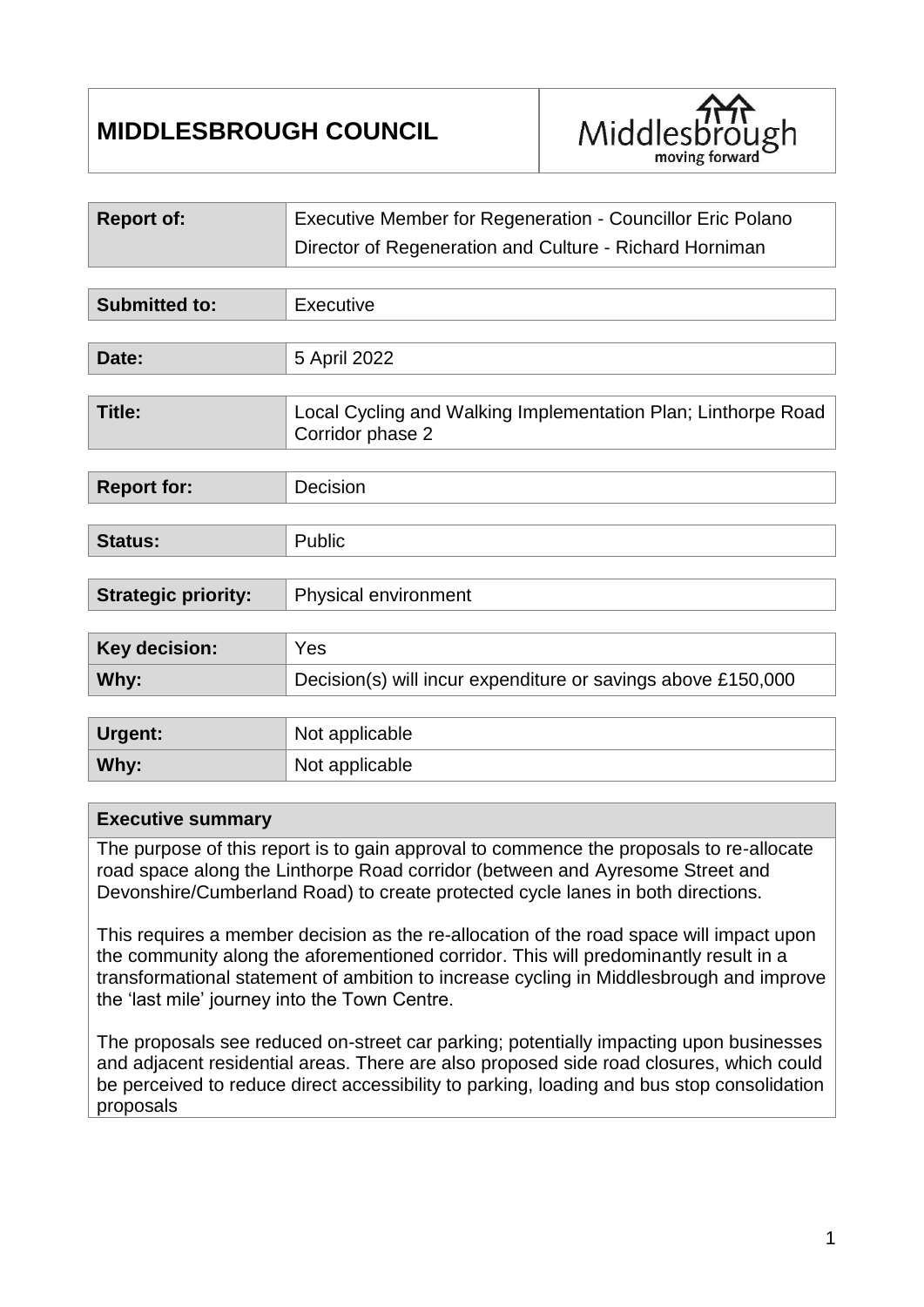## **Purpose**

1. The purpose of this report is to gain approval to commence the proposals to re-allocate road space along the Linthorpe Road corridor (between and Ayresome Street and Devonshire/Cumberland Road) to create protected cycle lanes in both directions.

#### **Background and relevant information**

- 2. Linthorpe Road is a busy corridor (nearly 13,000 vehicles per day), with a range of purposes and a 24 hour economy. This complexity means that there are a lot of people travelling and accessing services, which results in the corridor witnessing a relatively high number of accidents: 24 accidents in five years. 18 slight /6 serious, with 31 casualties recorded. Of the 31, 8 involved pedestrians, and 6 involve cyclists (32%). This is disproportionate to the current use of the carriageway (only 1.2% of traffic are cycles). 16 of the accidents were at road junctions. (see appendix 1 and 2 for full details).
- 3. Following the approval to deliver phase 1 infrastructure, the Council has worked closely with TVCA under their approved Local Cycling and Walking Implementation Plan (LCWIP); Gaining further funding from the Department for Transport to deliver proposals. Middlesbrough were looked upon favourably to undertake these proposals due to the commitment and ambition shown as part of phase 1.
- 4. Linthorpe Road is identified as a key corridor due to the direct connections to the Town Centre, the number of destinations along the route, and the density of population surrounding it.
- 5. Proposals will extend the provision created as part of phase 1 (Borough Road to Ayresome Street); connecting Linthorpe Village with the Town Centre. The corridor is physically limited due to being lined with buildings on either side, resulting in space being at a premium. Consequently, proposals to re-allocate existing space are to make improvements for the more vulnerable road user – Cyclists. There are currently no facilities to assist travelling via bike, and the proposals will make further improvements to the pedestrian environment.
- 6. The corridor is lined with car parking spaces. The proposal is to remove some of these spaces to provide sufficient widths to create a mandatory (legally enforceable against misuse by vehicle ingress) segregated on carriage cycle lanes; providing a safe route along the corridor. Removing on-street car parking will assist in reducing the number of conflict opportunities on the carriageway, improve visibility and aid pedestrian crossing safety. There is a free off street car park at Binks Street, which is currently under-utilised, which can assist is housing the displaced demand.
- 7. Including the Ayresome Street / Park Road North and Devonshire/Cumberland Road junctions; there are currently 15 intersections (of varying sizes and restrictions) on to Linthorpe road over a distance of 600m (average of one every 40m). The majority of accidents occur at junctions (66%). Consequently, in order to improve safety it is proposed that 3 of these intersections (20%) are closed, which will reduce conflict and streamline the corridor. All businesses, residential areas and other off-street car parking will remain accessible via existing alternate routes
- 8. The corridor will work on the principles of re-allocation of road space (removal of car parking spaces) to accommodate the following: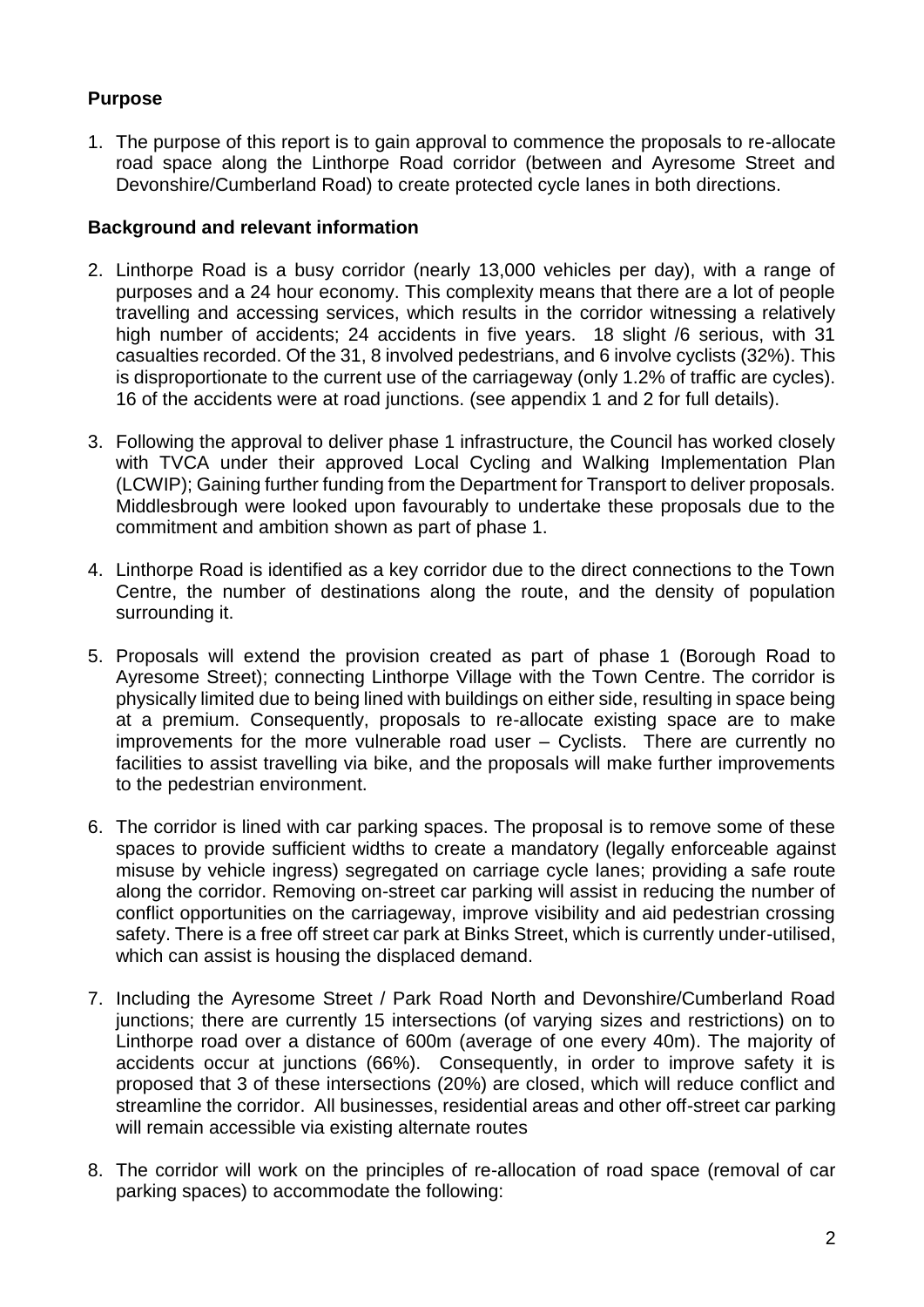- Segregated cycle lanes along the entire corridor in each direction
- One lane of traffic in each direction (except at main junctions where right turn filters will be accommodated to improve junction queuing/stacking)
- Side road closures at key junctions (Benson Street and Clive Road identified in plans) to improve safety for all road users
- Upgrade and re-location of crossing points to be included to aid pedestrian movement
- Consolidation of the bus stops to provide improved facilities at key locations (reduced from 5 stops to 4 – removal of the stop at Park Road South)
- Rationalise Taxi Provision as per plans
- Reduction of the speed limit from 30mph to 20mph
- 9. The plans in appendix 3 highlight the proposals.
- 10. Car parking / loading / disabled spaces (all disabled spaces will be retained, albeit at likely different locations) will be retained where possible. However, the provision of off street facilities at Binks Street will assist in any associated displacement. There are currently 47 car parking spaces (including 5 disabled bays) on carriageway. These spaces are limited waiting, with no payments associated. The proposals will reduce the parking provision by approximately 45%. Coupled with the under utilised facility at Binks Street (102 spaces), this will see a net reduction of 19 spaces contained within the 600m area.
- 11.There are currently 2 bus stops Northbound, and 3 Southbound along the 600m section of the road, which are used for both boarding and alighting. The proposals are to remove the middle Southbound stop (Park Road South); increasing available carriageway space to accommodate the cycleway/pedestrian environment and reducing associated congestion.
- 12.Consultation has been undertaken on these proposals with all stakeholders, including affected Cllrs, residents, businesses, bus operators and emergency services. The results of the consultation were largely supportive:
	- 69% of respondents were supportive of the proposals
	- 65% of respondents said that the proposals would protect cycles from vehicles
	- 63% said that the proposals would benefit their journey
	- 77% were supportive of a reduced speed limit to 20mph
	- Only 14% of respondents said that they never experienced problems on Linthorpe Road under the current arrangements
	- The most common problems identified by individuals were safety (68%) and Congestion (59%)

13.A full consultation questionnaire summary is in appendix 6.

#### **What decision(s) are being recommended?**

That the Executive:

 approves the ambitious, re-allocation of road space to deliver cycle infrastructure improvements along the Linthorpe Road corridor as per plans contained in the appendix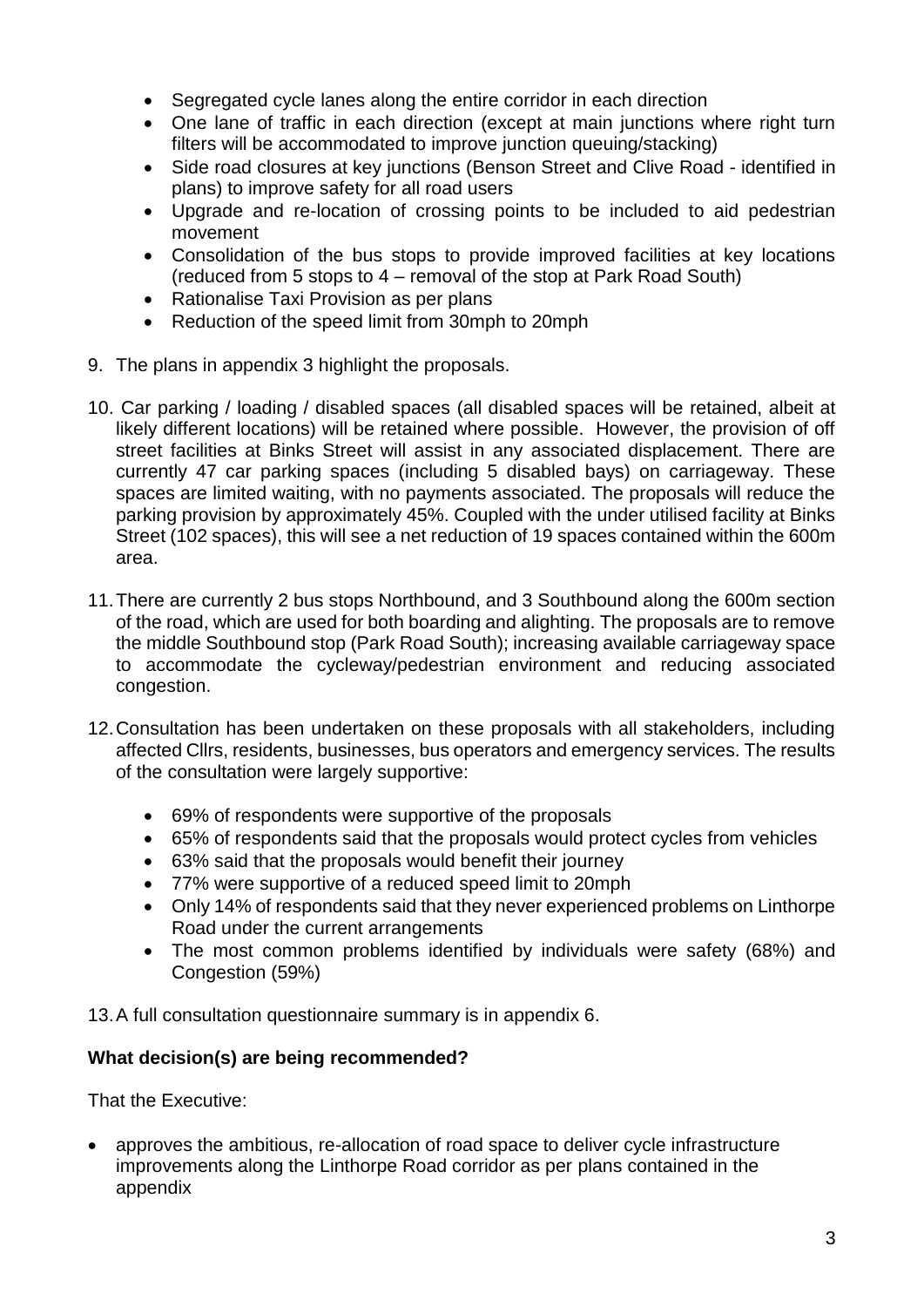### **Rationale for the recommended decision(s)**

14.The proposals will extend the approved provision as part of phase 1 (between Borough Road and Ayresome Street). This will create an increased seamless cycleway link between Linthorpe Village and the Town Centre.

This is being recommended as it is aligned with a number of Council objectives, namely:

- Improve safety along the corridor for all road users, and reduce accidents
- Making the corridor more pedestrian friendly, particularly for those with mobility issues.
- Supporting the local economy; improving accessibility to local retail, leisure and services by improving facilities for short journeys to be made.
- Reducing congestion along a busy corridor will improve air quality, reduce noise and help to improve the local environment
- Better use of the available space will improve the public realm; giving the space back to people as opposed to vehicles. This will help the area to look and feel amazing.
- Improving public health by reducing pollution, and creating an environment where people can travel actively, and be more likely to want to spend time in the area.
- Ensure the expeditious, convenient and safe movement of vehicular and other traffic (including pedestrians) on Middlesbrough Councils Highway Network
- Act as a statement of intent to echo Governments ambitions to significantly increase cycle levels and adopt LTN 1/20 cycle infrastructure guidance
- 15.The Council has identified a problem with localised congestion. Building roads and making improvements for cars will simply induce further demand for vehicles, and further compound this issue. By developing a suite of alternate mode infrastructure, the Council will be assisting in reducing this issue.
- 16.This extension to phase 1 will maintain the momentum of what is achievable, providing a platform for further improvements and connectivity across the town. This is in line with the Councils ambitious proposals to mitigate the impact of economic and housing regeneration and growth, and supports the Middlesbrough Town Centre strategy and recently adopted Green Strategy.

#### **Other potential decision(s) and why these have not been recommended**

17.The other potential decisions that have not been recommended include:

- a) Doing nothing this is not recommended, as it will not allow the Council to realise the benefits outlined within the report. This will have an impact upon the Councils Town Centre Strategy, Green Strategy and other strategic objectives such as the recently approved Cycling in Middlesbrough; Investment and Future Infrastructure Opportunities report.
- b) Re-assessing the corridor proposals this is not recommended, as the proposals have been designed using internal and external expertise, identifying the most economic and safe utilisation of space. Any changes to the provision would have significant implications for delivery, as each element is symbiotically balanced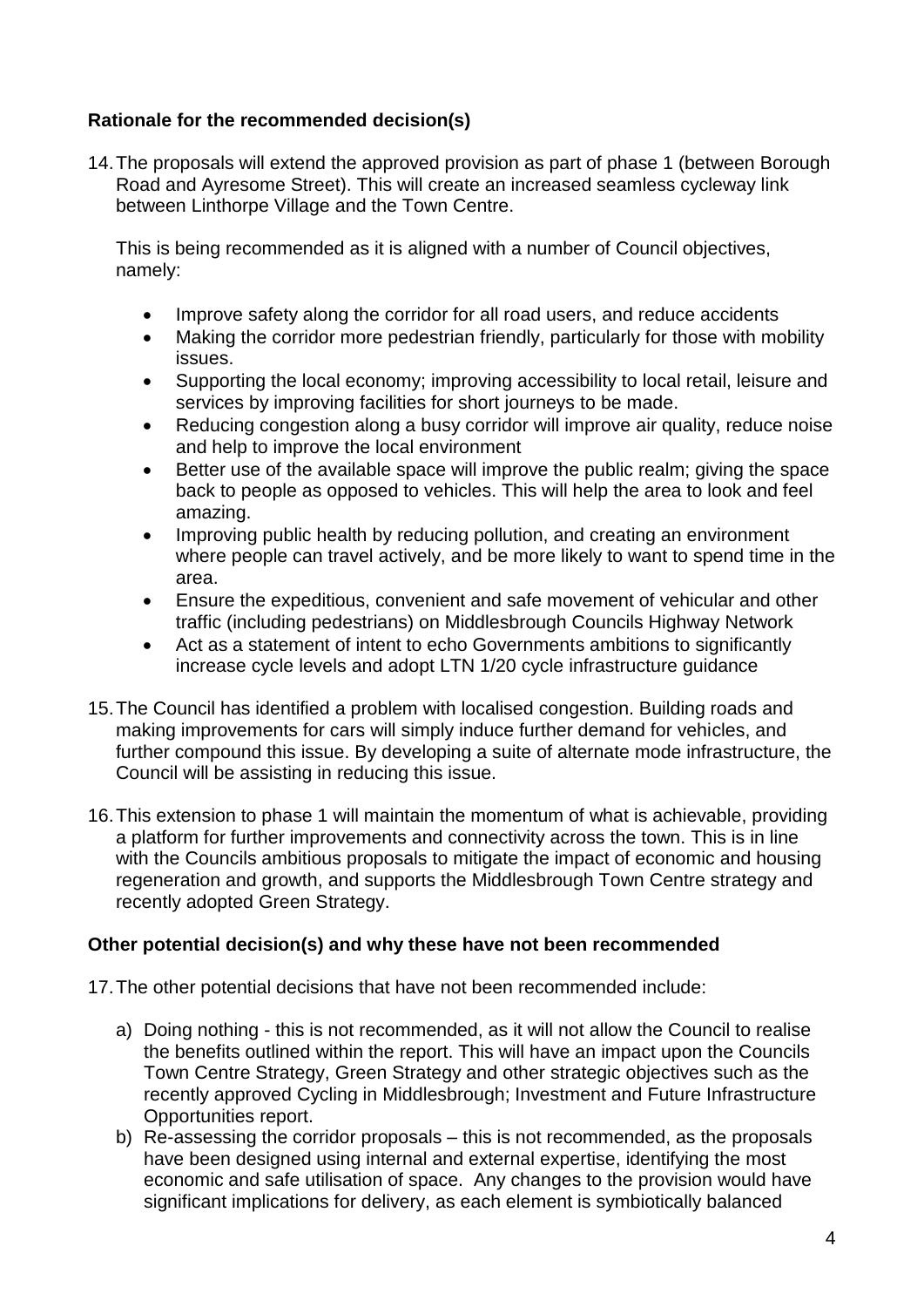against one another. Any alterations would deviate away from the DfT's cycle standards and not achieve the goals

## **Impact(s) of the recommended decision(s)**

#### *Legal*

18.Legal implications surrounding this proposal are based on Traffic Regulation Orders, which will be required to alter road speed, parking, bus stop and taxi alterations. This can be accommodated internally, and the associated budget has been made available within the project

## *Strategic priorities and risks*

- 19. People; The proposals will assist by increasing cycle infrastructure along a major Town Centre corridor, supporting people to access key goods and services in a sustainable manner.
- 20.Place; The proposals will focus upon improving accessibility to the Town Centre, and the businesses along Linthorpe Road. The extents of the proposal are between Ayresome Street and Devonshire/Cumberland Road.
- 21.Business; By improving accessibility, the Council will be improving business opportunities for further inward investment.

#### *Human Rights, Equality and Data Protection*

- 22.Following the completion of the Impact Assessment (Appendix 7), it was deemed that the proposals would not have a detrimental impact upon any person with protected characteristics.
- 23.There are no personal data implications associated with the delivery of this proposal.

# *Financial*

- 24.The proposals have been cost estimated (with contingencies) at a high level between £1.3m and £2.4m. This will be firmed following detailed design (see appendix 4).
- 25. TVCA have acquired funding from the DfT Active Travel Fund round three, and TVCA's Transforming Cities to cover the costs of the proposals. The full project costs are provided by TVCA. Middlesbrough Council will not proceed until funding from TVCA is confirmed, which requires approval from the Council to proceed.
- 26.There are no other anticipated costs to Middlesbrough Council associated with delivery of this scheme other than officer time, which is currently identified within its Capital Programme. Should there be any unforeseen requirements, they will be able to be accommodated within the Councils Local Transport Plan allocations. This is not anticipated.